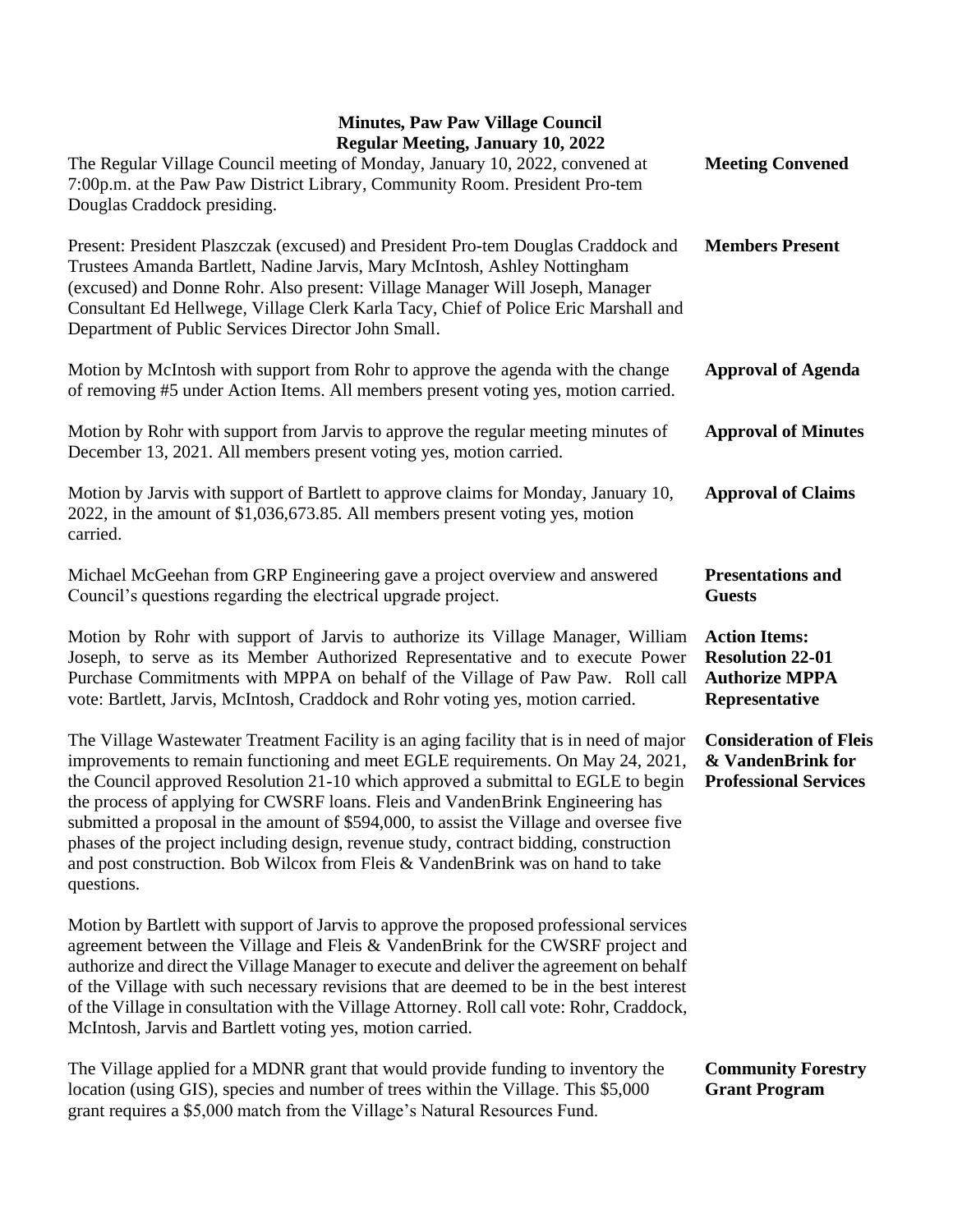## **Minutes, Paw Paw Village Council Regular Meeting, January 10, 2022**

Motion by McIntosh with support of Jarvis to accept the Community Forestry Grant Program award and amend the Natural Resources Fund to include the \$5,000 match. Roll call vote: Jarvis, McIntosh, Craddock and Rohr voting yes, Bartlett voting no, motion carried.

| Motion by Jarvis with support from Bartlett to approve the 2022 Village Council<br>meeting schedule of every 2 <sup>nd</sup> and 4 <sup>th</sup> Monday each month. All members present<br>voting yes, motion carried.                                                                                                                                                                                                                                                                                                                                                                                 | Set 2022 Council<br><b>Meeting Schedule</b>                          |
|--------------------------------------------------------------------------------------------------------------------------------------------------------------------------------------------------------------------------------------------------------------------------------------------------------------------------------------------------------------------------------------------------------------------------------------------------------------------------------------------------------------------------------------------------------------------------------------------------------|----------------------------------------------------------------------|
| Manager Joseph, Ed and staff have been working together to develop the 2022-23<br>Budget. Joseph has set a goal of completing the Budget process by January 24 <sup>th</sup> , to<br>allow the Finance and Admin Committee to offer initial feedback. He asks that<br>Council review and submit any questions or concerns to him by February $7th$ . The<br>public hearing on the Budget will be held February 14 <sup>th</sup> along with a more in-depth<br>discussion with Council. Final approval for the 2022-23 Budget will be recommended<br>for the February 28 <sup>th</sup> Council meeting. | <b>Non-Action Items:</b><br><b>Budget Process</b><br><b>Update</b>   |
| No Report.                                                                                                                                                                                                                                                                                                                                                                                                                                                                                                                                                                                             | <b>Committee Meetings</b><br>and Reports<br><b>Finance and Admin</b> |
| Jarvis reported the Public Services Committee discussed the township sewers,<br>Forestry grant, electrical system upgrades and the 5-year study.                                                                                                                                                                                                                                                                                                                                                                                                                                                       | <b>Public Services</b>                                               |
| Jarvis reported the Parks and Rec Board discussed the Forestry grant, Sunset Park<br>greenspace and pathway projects, 5-year parks and rec plan and the lack of<br>volunteers.                                                                                                                                                                                                                                                                                                                                                                                                                         | <b>Parks and Rec</b>                                                 |
| No Report.                                                                                                                                                                                                                                                                                                                                                                                                                                                                                                                                                                                             | <b>DDA</b>                                                           |
| No Report.                                                                                                                                                                                                                                                                                                                                                                                                                                                                                                                                                                                             | <b>Economic Develop</b>                                              |
| Jarvis reported that the Farmers Market is looking for members to join their board.                                                                                                                                                                                                                                                                                                                                                                                                                                                                                                                    | <b>Farmers Market</b>                                                |
| Craddock reported the Fire Department received over 340 calls in 2021.                                                                                                                                                                                                                                                                                                                                                                                                                                                                                                                                 | <b>Fire Board</b>                                                    |
| No Report.                                                                                                                                                                                                                                                                                                                                                                                                                                                                                                                                                                                             | <b>Historical Committee</b>                                          |
| No Report.                                                                                                                                                                                                                                                                                                                                                                                                                                                                                                                                                                                             | <b>Housing Commission</b>                                            |
| No Report.                                                                                                                                                                                                                                                                                                                                                                                                                                                                                                                                                                                             | <b>Maple Lake</b><br><b>Preservation</b>                             |
| The January Planning Commission meeting was canceled.                                                                                                                                                                                                                                                                                                                                                                                                                                                                                                                                                  | <b>Planning Commission</b>                                           |
| No Report.                                                                                                                                                                                                                                                                                                                                                                                                                                                                                                                                                                                             | <b>Wellhead Protection</b>                                           |
| The January Wine & Harvest meeting was canceled.                                                                                                                                                                                                                                                                                                                                                                                                                                                                                                                                                       | Wine & Harvest                                                       |